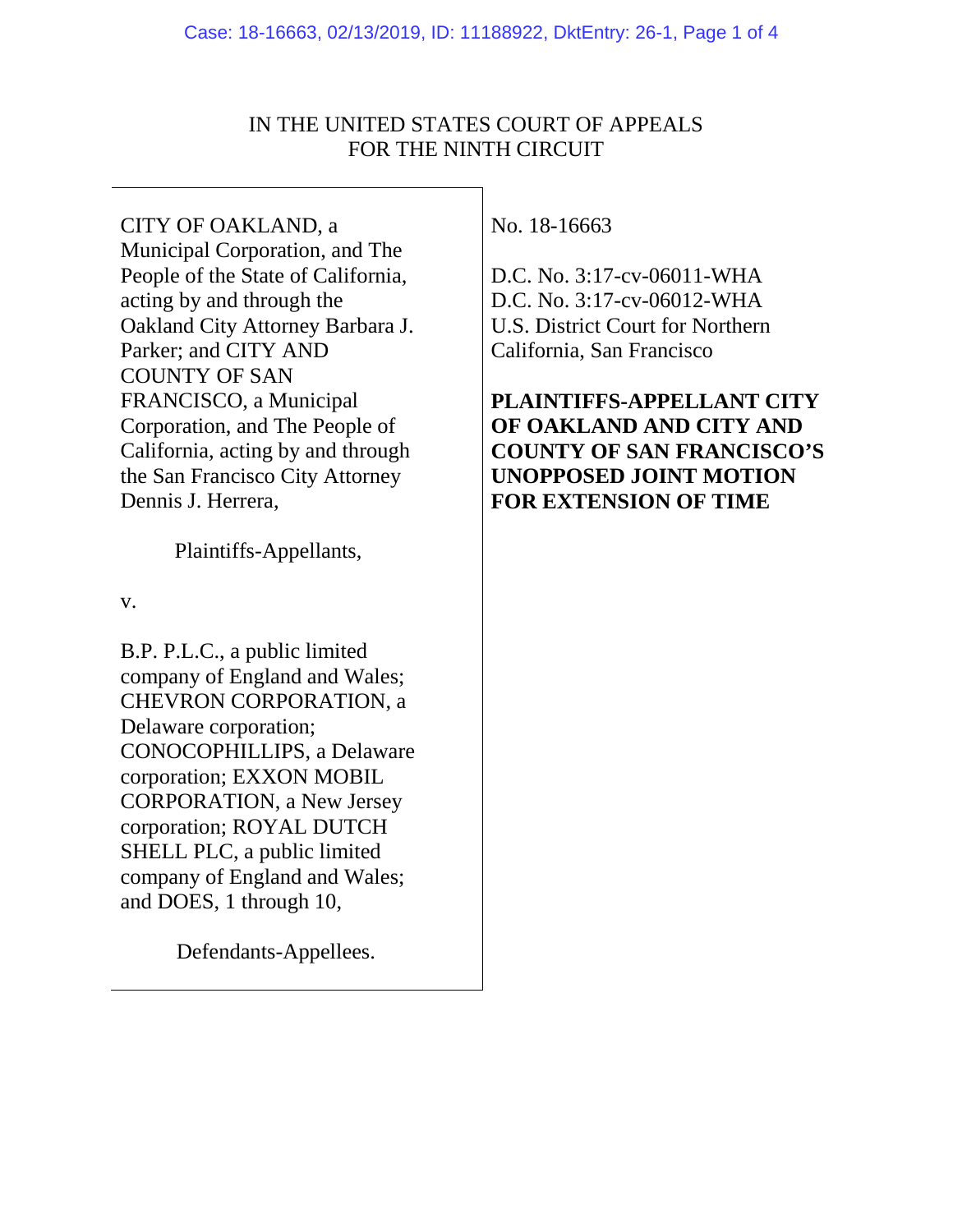### **JOINT MOTION FOR EXTENSION OF TIME**

Pursuant to Federal Rule of Appellate Procedure 26(b) and Ninth Circuit Rule 31-2, Plaintiffs-Appellants City of Oakland and City and County of San Francisco respectfully file this joint motion for a 16-day extension of time for their Opening Briefs in these appeals, up through and including March 13, 2019. As described in the attached Declaration of Michael Rubin, this joint motion is based on a showing of diligence and substantial need. Counsel for Defendants-Appellees has stated that Defendants-Appellees have no objection to this request for extension.

Dated: February 13, 2019 Respectfully submitted,

Maria Bee Erin Bernstein OFFICE OF THE CITY ATTORNEY One Frank Ogawa Plaza 6th Floor Oakland, CA 94612

Yvonne Meré Matthew Goldberg SAN FRANCISCO CITY ATTORNEY'S **OFFICE** Fox Plaza 7th Floor 1390 Market Street San Francisco, CA 94102

/s/ Michael Rubin Michael Rubin Barbara J. Chisholm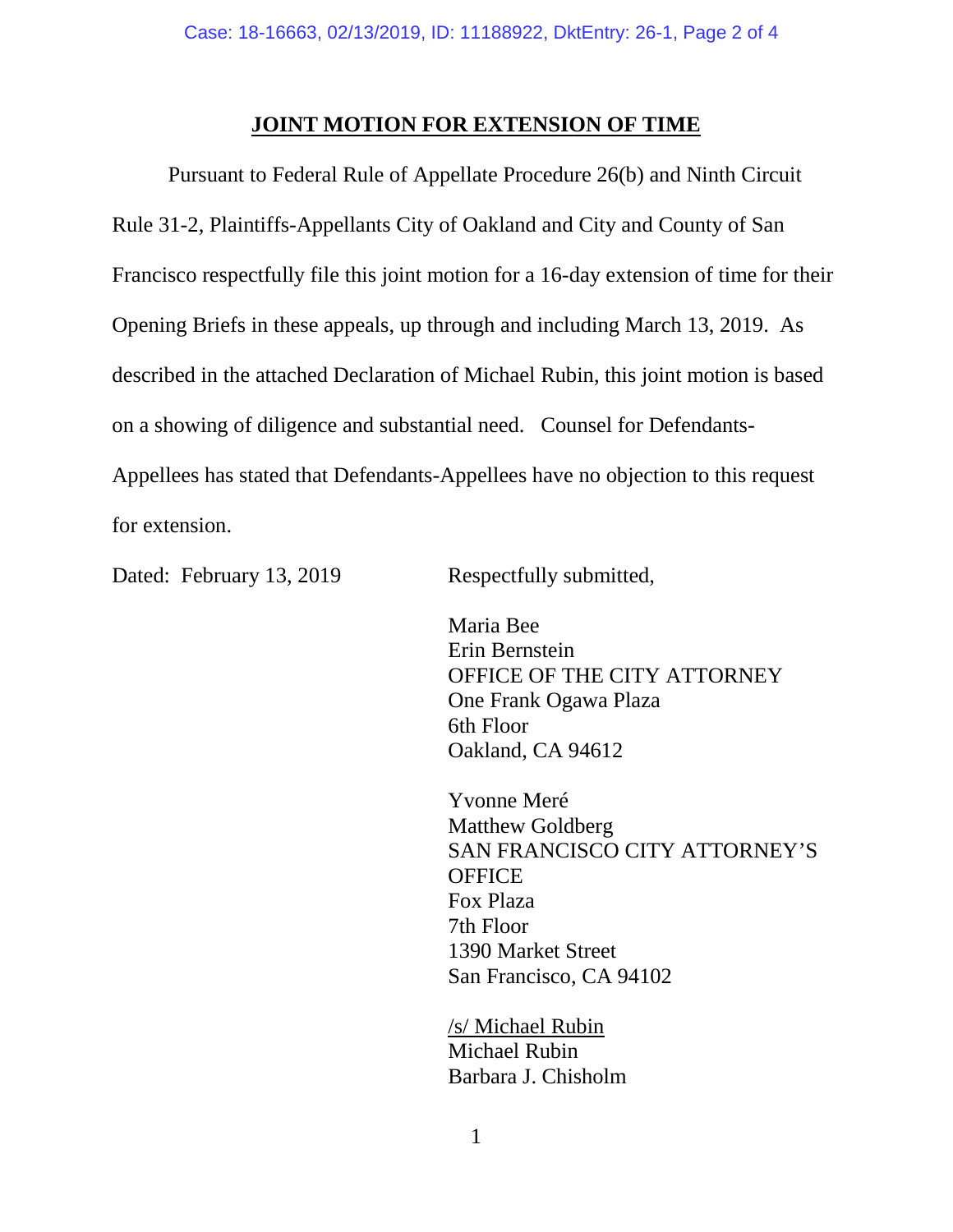Case: 18-16663, 02/13/2019, ID: 11188922, DktEntry: 26-1, Page 3 of 4

ALTSHULER BERZON LLP 177 Post Street, Suite 300 San Francisco, CA 94108

Victor M. Sher Matthew K. Edling SHER EDLING LLP 100 Montgomery Street, Suite 1410 San Francisco, CA 94104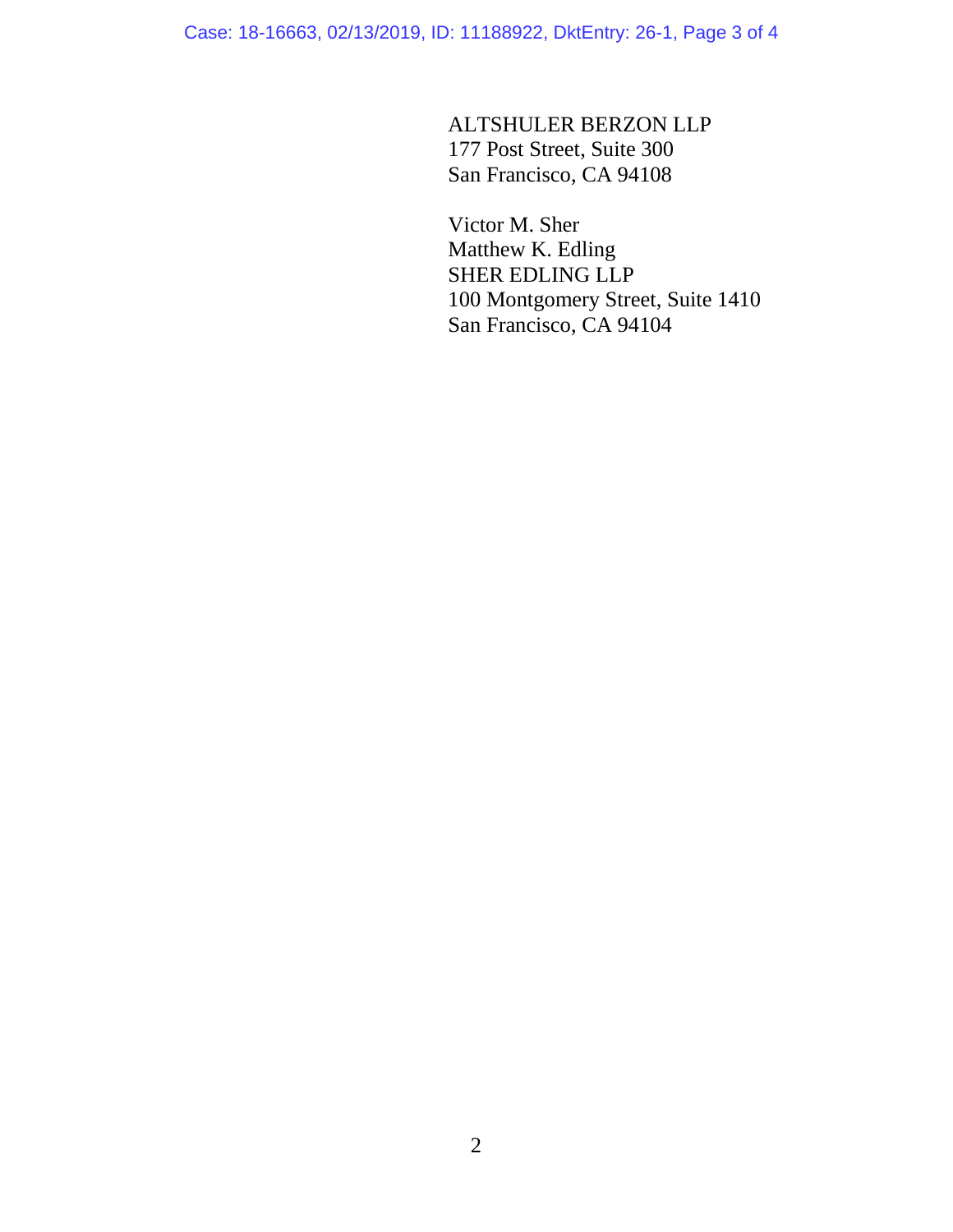### **CERTIFICATE OF SERVICE**

I hereby certify that on February 13, 2019, I electronically filed the foregoing Joint Motion for Extension of Time and the accompanying Declaration of Michael Rubin with the Clerk of the Court for the United States Court of Appeals for the Ninth Circuit by using the appellate CM/ECF system.

I certify that all participants in the case are registered CM/ECF users and that service will be accomplished by the appellate CM/ECF system.

Dated: February 13, 2019 Respectfully submitted,

/s/ Michael Rubin Michael Rubin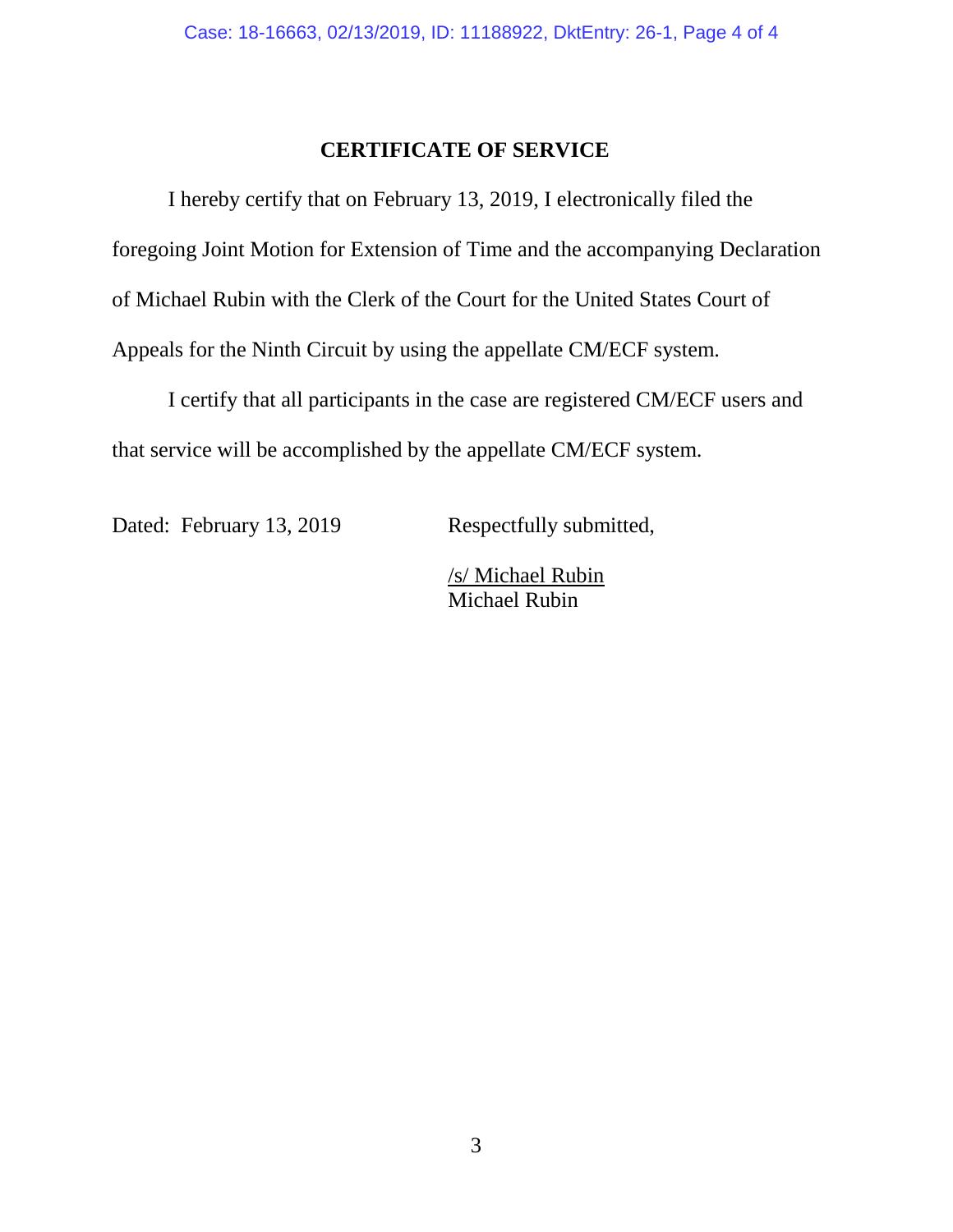# IN THE UNITED STATES COURT OF APPEALS FOR THE NINTH CIRCUIT

CITY OF OAKLAND, a Municipal Corporation, and The People of the State of California, acting by and through the Oakland City Attorney Barbara J. Parker; and CITY AND COUNTY OF SAN FRANCISCO, a Municipal Corporation, and The People of California, acting by and through the San Francisco City Attorney Dennis J. Herrera,

Plaintiffs-Appellants,

v.

B.P. P.L.C., a public limited company of England and Wales; CHEVRON CORPORATION, a Delaware corporation; CONOCOPHILLIPS, a Delaware corporation; EXXON MOBIL CORPORATION, a New Jersey corporation; ROYAL DUTCH SHELL PLC, a public limited company of England and Wales; and DOES, 1 through 10,

Defendants-Appellees.

No. 18-16663

D.C. No. 3:17-cv-06011-WHA D.C. No. 3:17-cv-06012-WHA U.S. District Court for Northern California, San Francisco

**DECLARATION OF MICHAEL RUBIN IN SUPPORT OF UNOPPOSED MOTION FOR EXTENSION OF TIME**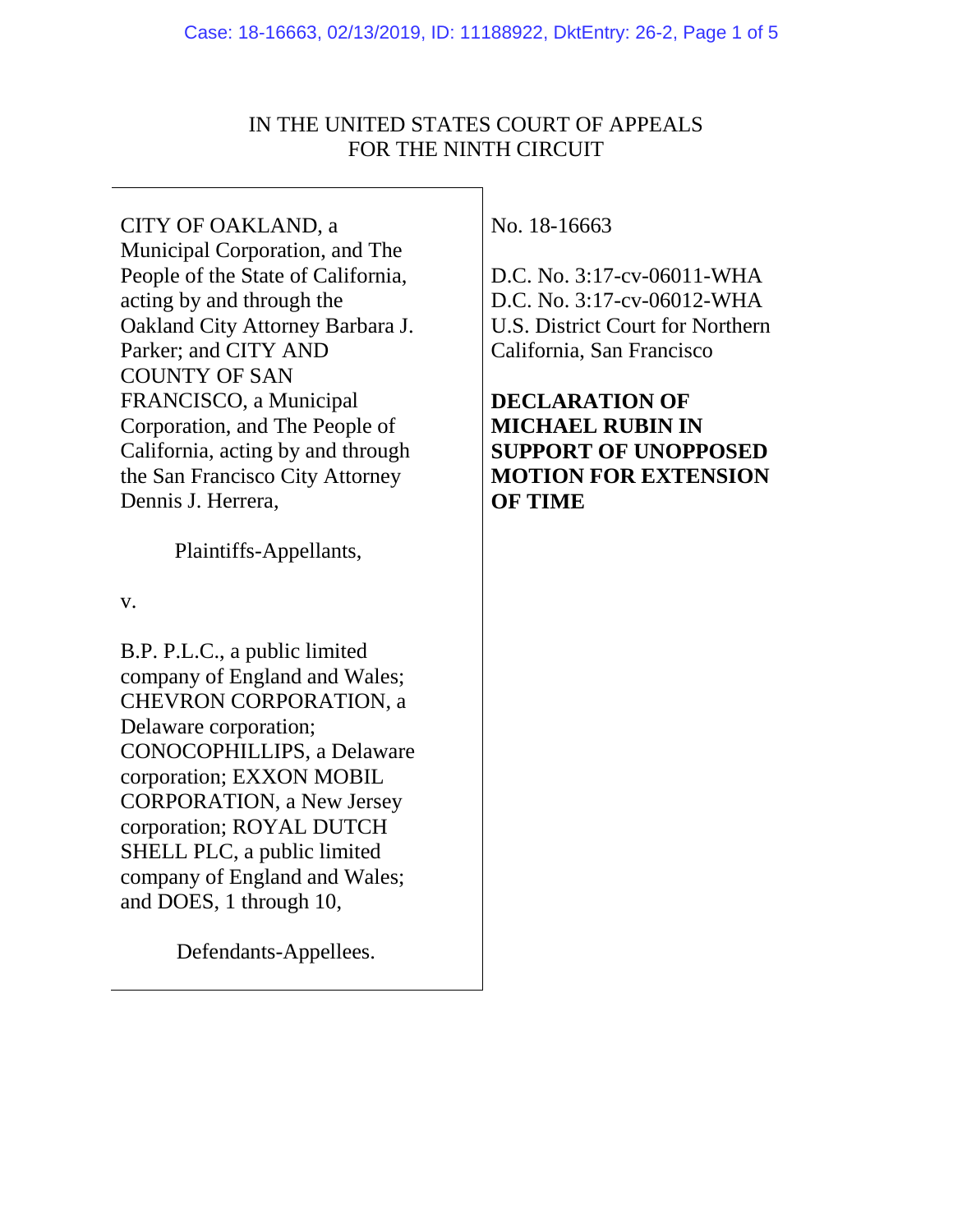I, Michael Rubin, hereby declare as follows:

1. I am a member in good standing of the State Bar of California, a partner at the law firm of Altshuler Berzon LLP, and one of the counsel of record for Plaintiffs-Appellants City of Oakland and City and County of San Francisco in the above-captioned appeal.

2. The above-captioned appeal arises out of two California public nuisance cases, originally brought by Plaintiffs-Appellants in the California Superior Courts for the Counties of Alameda and San Francisco, and timely removed to the United States District Court for the Northern District of California (Alsup, J.). Plaintiffs-Appellants (the "Cities") allege that the five Defendants-Appellees ("Companies") are jointly and severally responsible under longstanding California public nuisance law for abating the damage to the Cities' infrastructure caused by rising sea levels and other consequences of global warming that the Companies were a substantial factor in causing and that they exacerbated through their wrongful promotion of fossil-fuel products by hiding critical information in their possession about the direct links between fossil-fuel emissions and global warming.

3. After relating the two cases, the District Court (Alsup, J.) denied the Cities' motions to remand the cases to state court. The District Court then granted the Companies' motion to dismiss the Cities' amended complaints and

1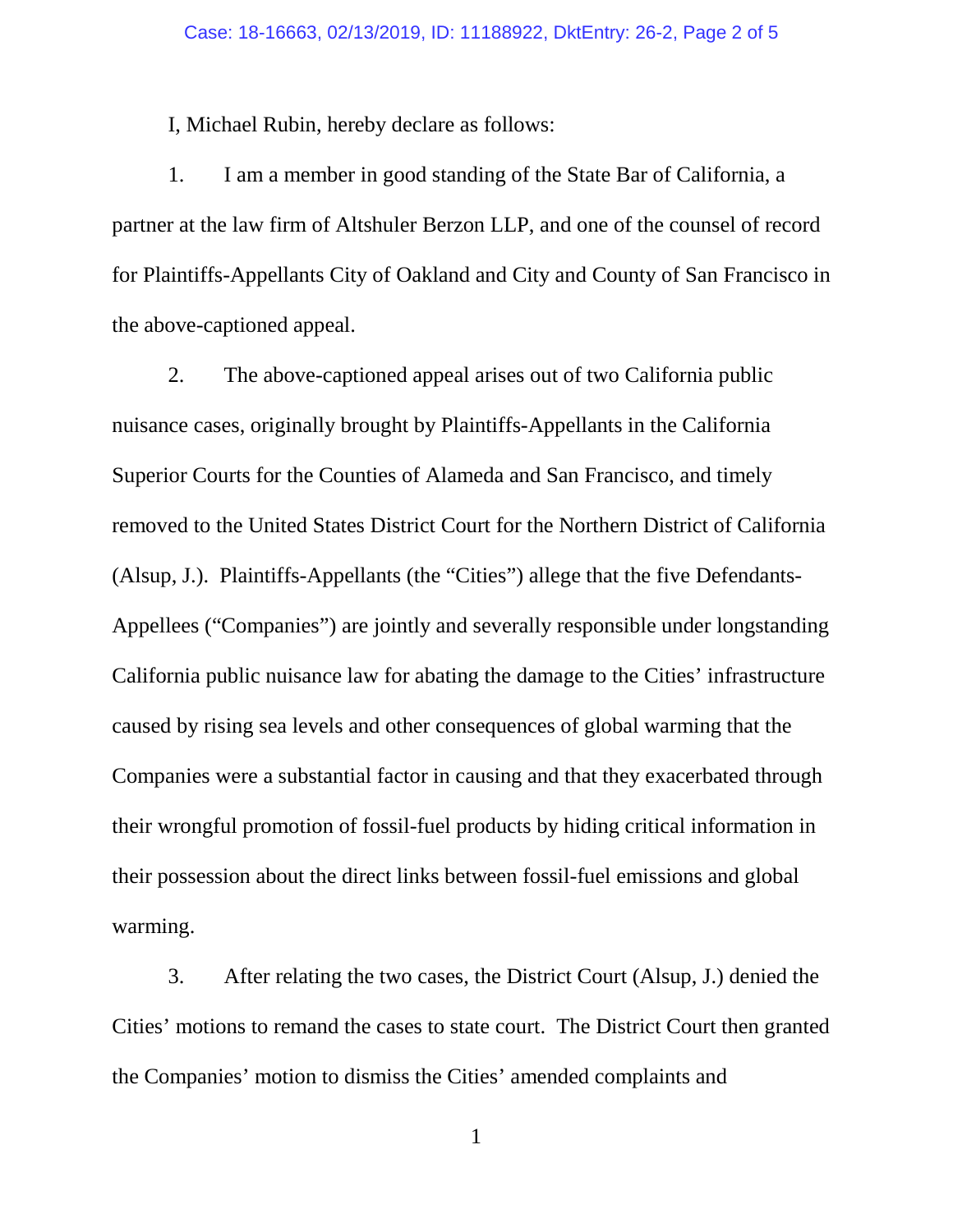#### Case: 18-16663, 02/13/2019, ID: 11188922, DktEntry: 26-2, Page 3 of 5

subsequently granted the motions of four of those Companies to dismiss the amended complaints for the independent reason that the Court lacked personal jurisdiction over them.

4. The District Court entered judgment on July 27, 2018. The City of Oakland and the City and County of San Francisco separately filed timely appeals of that judgment.

5. The issues raised in the district court below were substantial, and the briefing on the issues in this appeal has been voluminous. The Companies' notices of removal are 32 pages and allege seven purported bases for federal jurisdiction. Briefing in the District Court on the removal question totaled 135 pages among the parties, excluding exhibits. Briefing on the first motion to dismiss totaled 208 pages, excluding exhibits. The personal jurisdiction briefing totaled an additional 203 pages, excluding exhibits.

6. On September 4, 2018, this Court docketed the appeals and set December 10, 2018 as the due date for Plaintiffs-Appellants to file their Opening Briefs. On December 3, 2018, this Court granted the Cities' Unopposed Motion for an Extension of Time, which extended the due date for their Opening Briefs to February 25, 2019.

7. The Cities intend to file a single, consolidated Opening Brief in this appeal. Under the supervision of the Oakland City Attorney and the San Francisco

2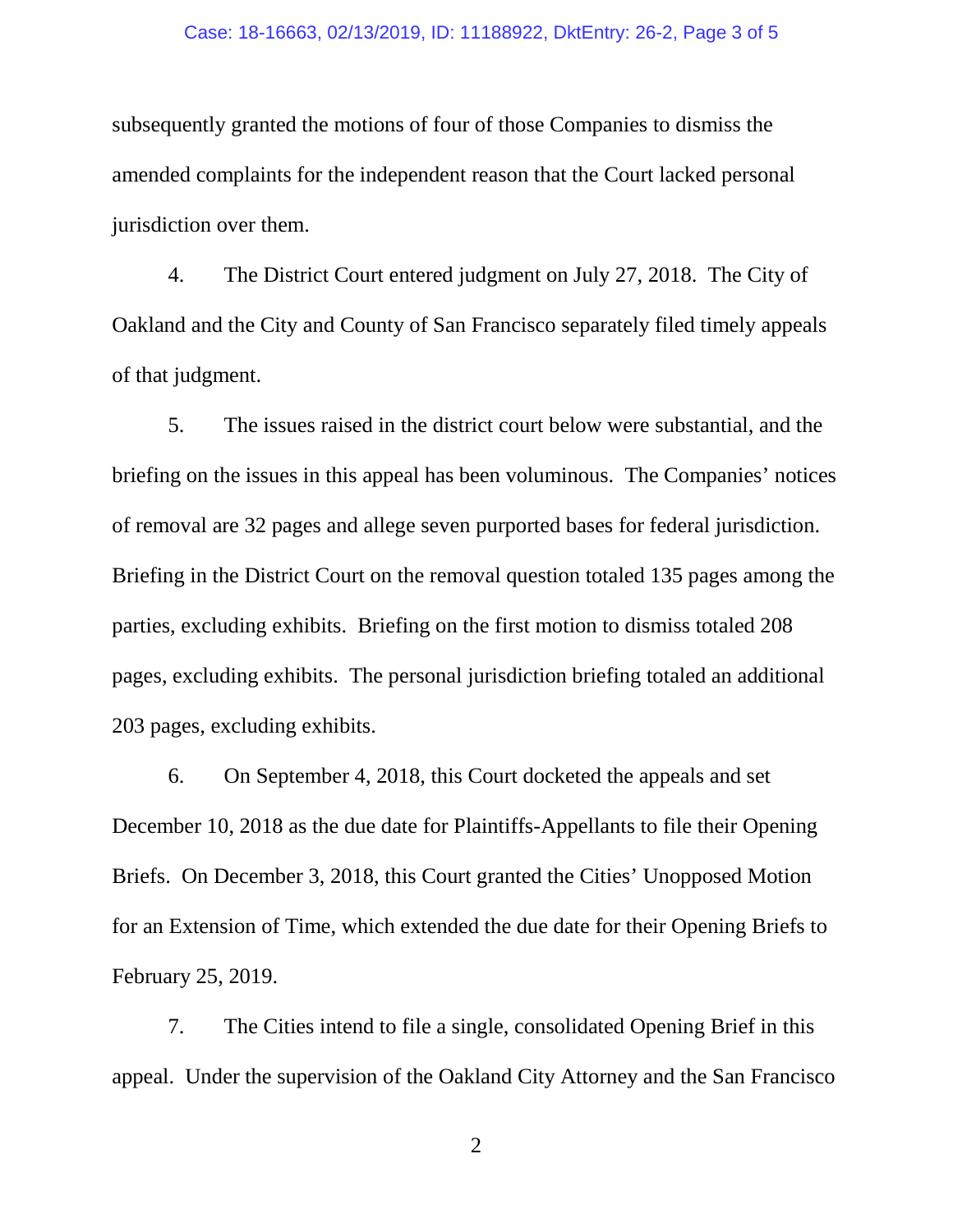#### Case: 18-16663, 02/13/2019, ID: 11188922, DktEntry: 26-2, Page 4 of 5

City Attorney, I have been given principal responsibility for the preliminary research and drafting of the Cities' Opening Brief.

8. My colleagues and I have been diligently working on the Opening Brief for the Cities in this case. Unfortunately, before we were able to complete an initial draft of the brief, I was taken ill with pneumonia and was largely out of commission last week. I returned to work for a Ninth Circuit oral argument on the afternoon of Tuesday, February 12, 2019 in *Blair v. Rent-A-Center*, No. 17-17221, and now face settlement conference, class notice, and other deadlines in the district court case (3:17-cv-02335-WHA), which is currently set for trial on April 1, 2019. I also have upcoming pretrial deadlines, including a pretrial conference on March 14, 2019, in *Bayer v. Neiman Marcus Group, Inc.*, N.D. Cal. No. 3:13-cv-04487- TSH, which is set for trial on April 29, 2019.

9. The Oakland City Attorney and San Francisco City Attorney have ultimate responsibility for the content and presentation of Plaintiffs-Appellants' Opening Brief, but due to my personal circumstances I was unable to provide them with a complete draft by our internal deadline, thus substantially delaying their ability to begin any meaningful work on the draft.

10. Because of these unforeseen delays, Plaintiffs-Appellants request that the deadline for submitting their Opening Brief be continued 16 days to March 13, 2019, which will give the Cities sufficient time to work with each other and with

3